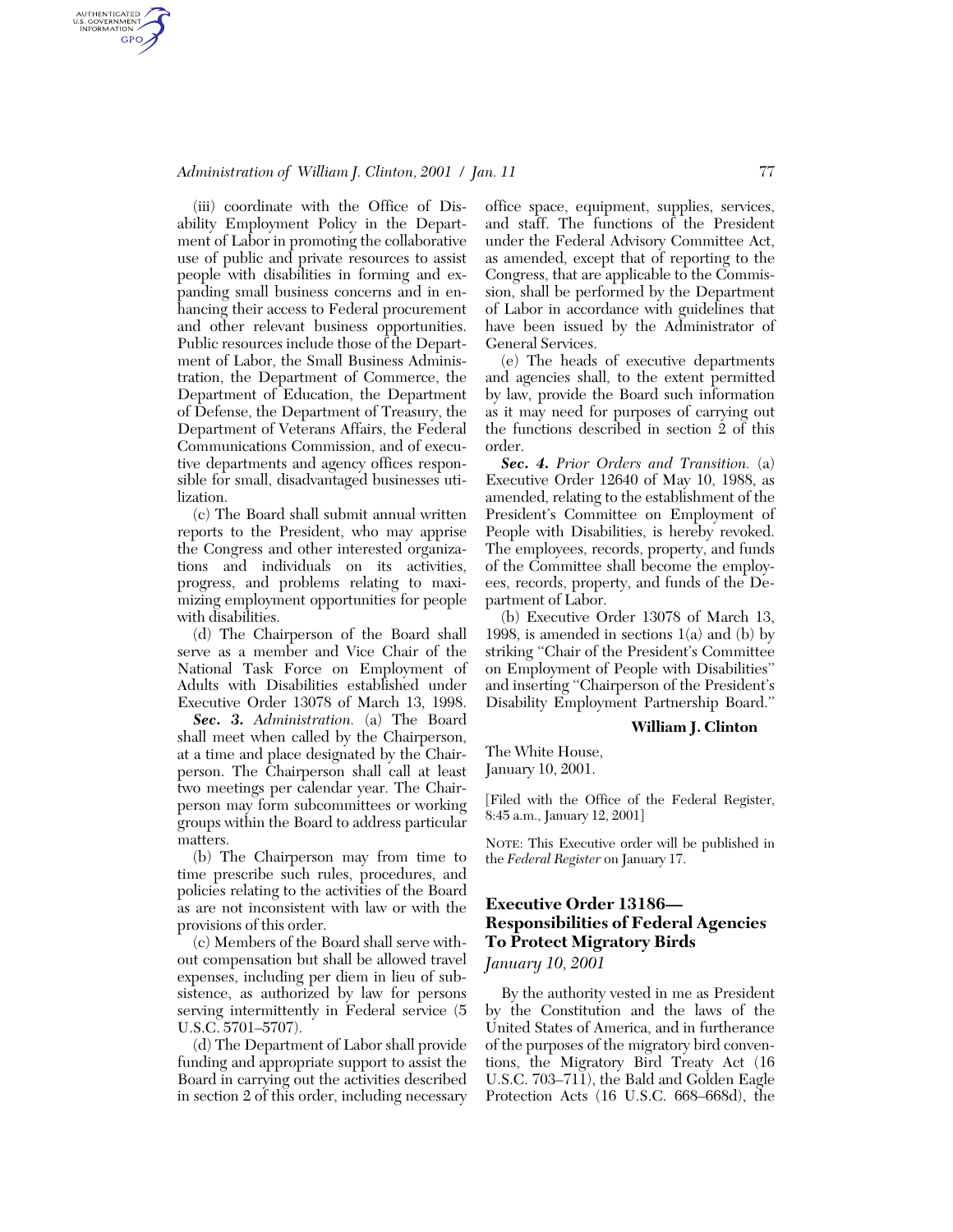Fish and Wildlife Coordination Act (16 U.S.C. 661–666c), the Endangered Species Act of 1973 (16 U.S.C. 1531–1544), the National Environmental Policy Act of 1969 (42 U.S.C. 4321–4347), and other pertinent statutes, it is hereby ordered as follows:

*Section 1. Policy.* Migratory birds are of great ecological and economic value to this country and to other countries. They contribute to biological diversity and bring tremendous enjoyment to millions of Americans who study, watch, feed, or hunt these birds throughout the United States and other countries. The United States has recognized the critical importance of this shared resource by ratifying international, bilateral conventions for the conservation of migratory birds. Such conventions include the Convention for the Protection of Migratory Birds with Great Britain on behalf of Canada 1916, the Convention for the Protection of Migratory Birds and Game Mammals-Mexico 1936, the Convention for the Protection of Birds and Their Environment-Japan 1972, and the Convention for the Conservation of Migratory Birds and Their Environment-Union of Soviet Socialist Republics 1978.

These migratory bird conventions impose substantive obligations on the United States for the conservation of migratory birds and their habitats, and through the Migratory Bird Treaty Act (Act), the United States has implemented these migratory bird conventions with respect to the United States. This Executive Order directs executive departments and agencies to take certain actions to further implement the Act.

*Sec. 2. Definitions.* For purposes of this order:

(a) ''Take'' means take as defined in 50 C.F.R. 10.12, and includes both ''intentional'' and ''unintentional'' take.

(b) ''Intentional take'' means take that is the purpose of the activity in question.

(c) ''Unintentional take'' means take that results from, but is not the purpose of, the activity in question.

(d) ''Migratory bird'' means any bird listed in 50 C.F.R. 10.13.

(e) ''Migratory bird resources'' means migratory birds and the habitats upon which they depend.

(f) ''Migratory bird convention'' means, collectively, the bilateral conventions (with Great Britain/Canada, Mexico, Japan, and Russia) for the conservation of migratory bird resources.

(g) ''Federal agency'' means an executive department or agency, but does not include independent establishments as defined by 5 U.S.C. 104.

(h) "Action" means a program, activity, project, official policy (such as a rule or regulation), or formal plan directly carried out by a Federal agency. Each Federal agency will further define what the term "action" means with respect to its own authorities and what programs should be included in the agencyspecific Memoranda of Understanding required by this order. Actions delegated to or assumed by nonfederal entities, or carried out by nonfederal entities with Federal assistance, are not subject to this order. Such actions, however, continue to be subject to the Migratory Bird Treaty Act.

(i) ''Species of concern'' refers to those species listed in the periodic report ''Migratory Nongame Birds of Management Concern in the United States,'' priority migratory bird species as documented by established plans (such as Bird Conservation Regions in the North American Bird Conservation Initiative or Partners in Flight physiographic areas), and those species listed in 50 C.F.R. 17.11.

*Sec. 3. Federal Agency Responsibilities.* (a) Each Federal agency taking actions that have, or are likely to have, a measurable negative effect on migratory bird populations is directed to develop and implement, within 2 years, a Memorandum of Understanding (MOU) with the Fish and Wildlife Service (Service) that shall promote the conservation of migratory bird populations.

(b) In coordination with affected Federal agencies, the Service shall develop a schedule for completion of the MOUs within 180 days of the date of this order. The schedule shall give priority to completing the MOUs with agencies having the most substantive impacts on migratory birds.

(c) Each MOU shall establish protocols for implementation of the MOU and for reporting accomplishments. These protocols may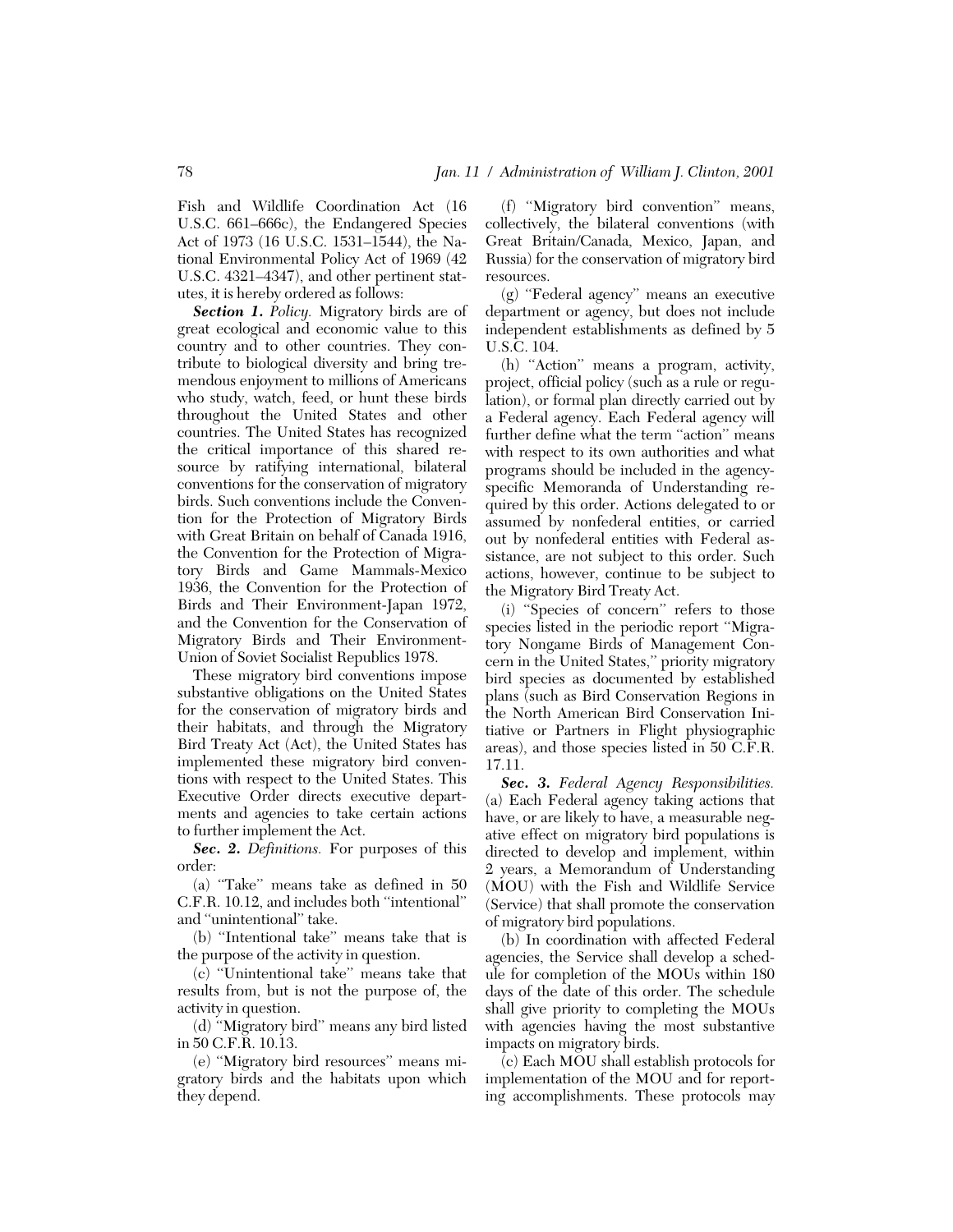be incorporated into existing actions; however, the MOU shall recognize that the agency may not be able to implement some elements of the MOU until such time as the agency has successfully included them in each agency's formal planning processes (such as revision of agency land management plans, land use compatibility guidelines, integrated resource management plans, and fishery management plans), including public participation and NEPA analysis, as appropriate. This order and the MOUs to be developed by the agencies are intended to be implemented when new actions or renewal of contracts, permits, delegations, or other third party agreements are initiated as well as during the initiation of new, or revisions to, land management plans.

(d) Each MOU shall include an elevation process to resolve any dispute between the signatory agencies regarding a particular practice or activity.

(e) Pursuant to its MOU, each agency shall, to the extent permitted by law and subject to the availability of appropriations and within Administration budgetary limits, and in harmony with agency missions:

(1) support the conservation intent of the migratory bird conventions by integrating bird conservation principles, measures, and practices into agency activities and by avoiding or minimizing, to the extent practicable, adverse impacts on migratory bird resources when conducting agency actions;

(2) restore and enhance the habitat of migratory birds, as practicable;

(3) prevent or abate the pollution or detrimental alteration of the environment for the benefit of migratory birds, as practicable;

(4) design migratory bird habitat and population conservation principles, measures, and practices, into agency plans and planning processes (natural resource, land management, and environmental quality planning, including, but not limited to, forest and rangeland planning, coastal management planning, watershed planning, etc.) as practicable, and coordinate with other agencies and nonfederal partners in planning efforts;

(5) within established authorities and in conjunction with the adoption, amendment, or revision of agency management plans and guidance, ensure that agency plans and ac-

tions promote programs and recommendations of comprehensive migratory bird planning efforts such as Partners-in-Flight, U.S. National Shorebird Plan, North American Waterfowl Management Plan, North American Colonial Waterbird Plan, and other planning efforts, as well as guidance from other sources, including the Food and Agricultural Organization's International Plan of Action for Reducing Incidental Catch of Seabirds in Longline Fisheries;

(6) ensure that environmental analyses of Federal actions required by the NEPA or other established environmental review processes evaluate the effects of actions and agency plans on migratory birds, with emphasis on species of concern;

(7) provide notice to the Service in advance of conducting an action that is intended to take migratory birds, or annually report to the Service on the number of individuals of each species of migratory birds intentionally taken during the conduct of any agency action, including but not limited to banding or marking, scientific collecting, taxidermy, and depredation control;

(8) minimize the intentional take of species of concern by: (i) delineating standards and procedures for such take; and (ii) developing procedures for the review and evaluation of take actions. With respect to intentional take, the MOU shall be consistent with the appropriate sections of 50 C.F.R. parts 10, 21, and 22;

(9) identify where unintentional take reasonably attributable to agency actions is having, or is likely to have, a measurable negative effect on migratory bird populations, focusing first on species of concern, priority habitats, and key risk factors. With respect to those actions so identified, the agency shall develop and use principles, standards, and practices that will lessen the amount of unintentional take, developing any such conservation efforts in cooperation with the Service. These principles, standards, and practices shall be regularly evaluated and revised to ensure that they are effective in lessening the detrimental effect of agency actions on migratory bird populations. The agency also shall inventory and monitor bird habitat and populations within the agency's capabilities